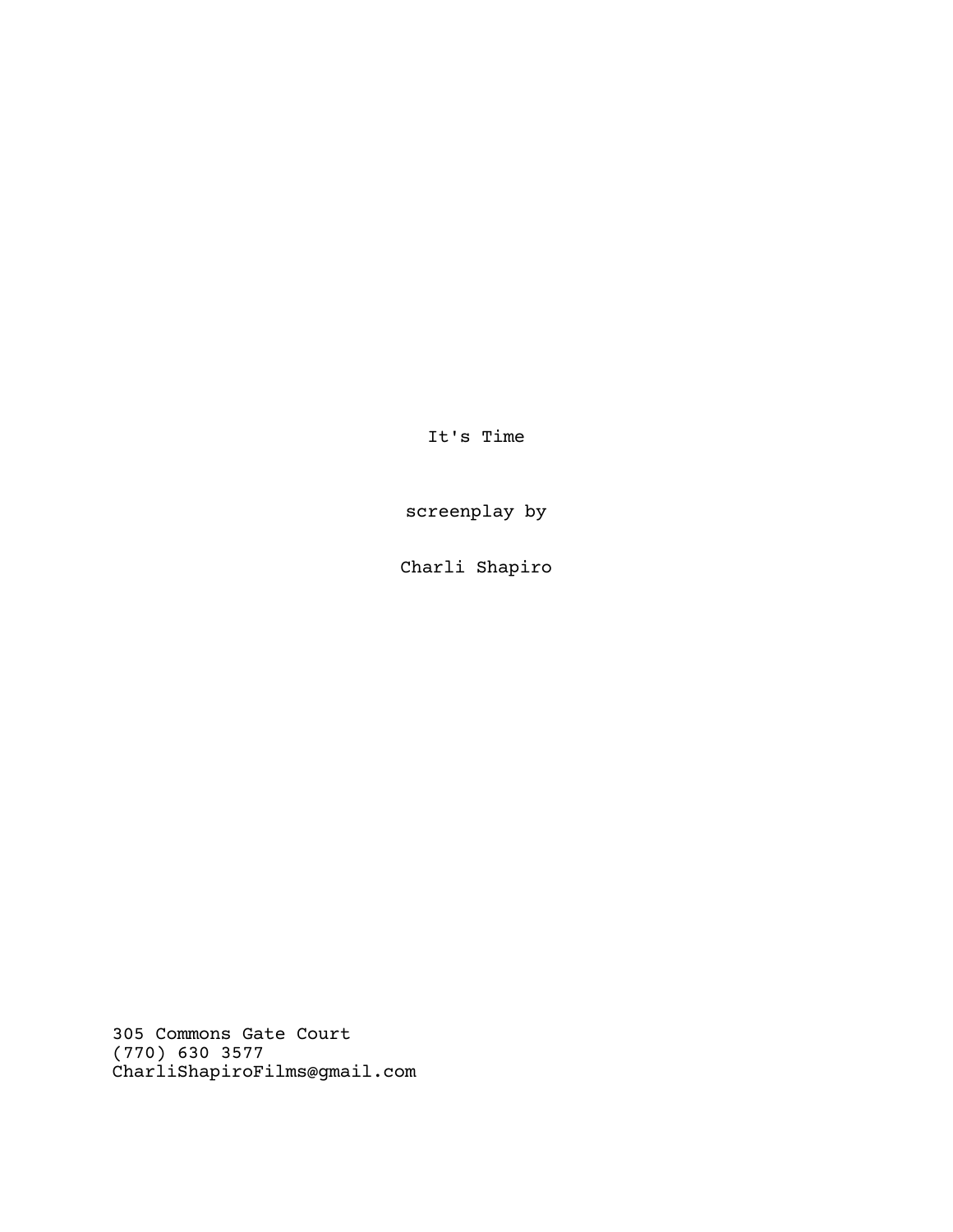BANG! A gun is fired

INT. BEDROOM - NIGHT

EXTREME CLOSE UP OF BRIGHT, YOUTHFUL BLUE EYES AS THE ONE LONG TRACKING SHOT BEGINS

The eyes that shoot open belong to a hip chick named SAM: a girl who, despite being in middle school, is cooler than you. Her life has been turned upside down with that gun shot but rather than being fearful as anyone else would be, she stays relaxed and follows the procedure her parents put in place. They have been preparing for the night the biggest and baddest Mafia family in New York comes to take back what Sam's family has stolen from them; they just prayed it wouldn't happen so soon.

We move around the room with Sam and see a wide range of floral and vibrant designs, from the wallpaper, to the comforter; and in fashion with any tween bedroom in the 70's, Sam has posters from magazine fold-outs fill in space on her walls. However, what separates it from a normal girl's bedroom is that it looks like it could be packed up in a moment's notice.

Sam hears two Italian-American accents coming up the stairs but she cannot make out what they are saying. It doesn't matter because she has a pretty good idea of what they are after. Sam lifts up the corner of her David Cassidy poster and grabs the wad of cash taped to the back. Attached to the money is a note that reads "Stay safe, we love you". Sam pauses after she reads it. She wants to forget the plan and go to her parents' aid when she hears footsteps approaching her room; she immediately turns her attention to the original plan just as fast as it had slipped her mind. She knows it is her best chance of survival and is what her parents would have wanted. Sam runs into her jack-and-jill bathroom just as the men enter her room. She sneaks to her other room and slowly peers into the hall to make sure she will not be seen when she runs by. She sees the man she recognizes as VINNY: A tall 20 something with slicked back black hair and a cut on his cheek from whenSam's father punched him. When his back finally turns, Sam takes the opportunity to run to the kitchen. sensing something, Vinny whips his head back around to see a branch hitting the window opposite of him.

## INT. LIVING ROOM - CONTINUOUS

Sam makes it into the living room and takes down the painting covering the safe.She has always been annoyed with her parents about their system because it is the first place